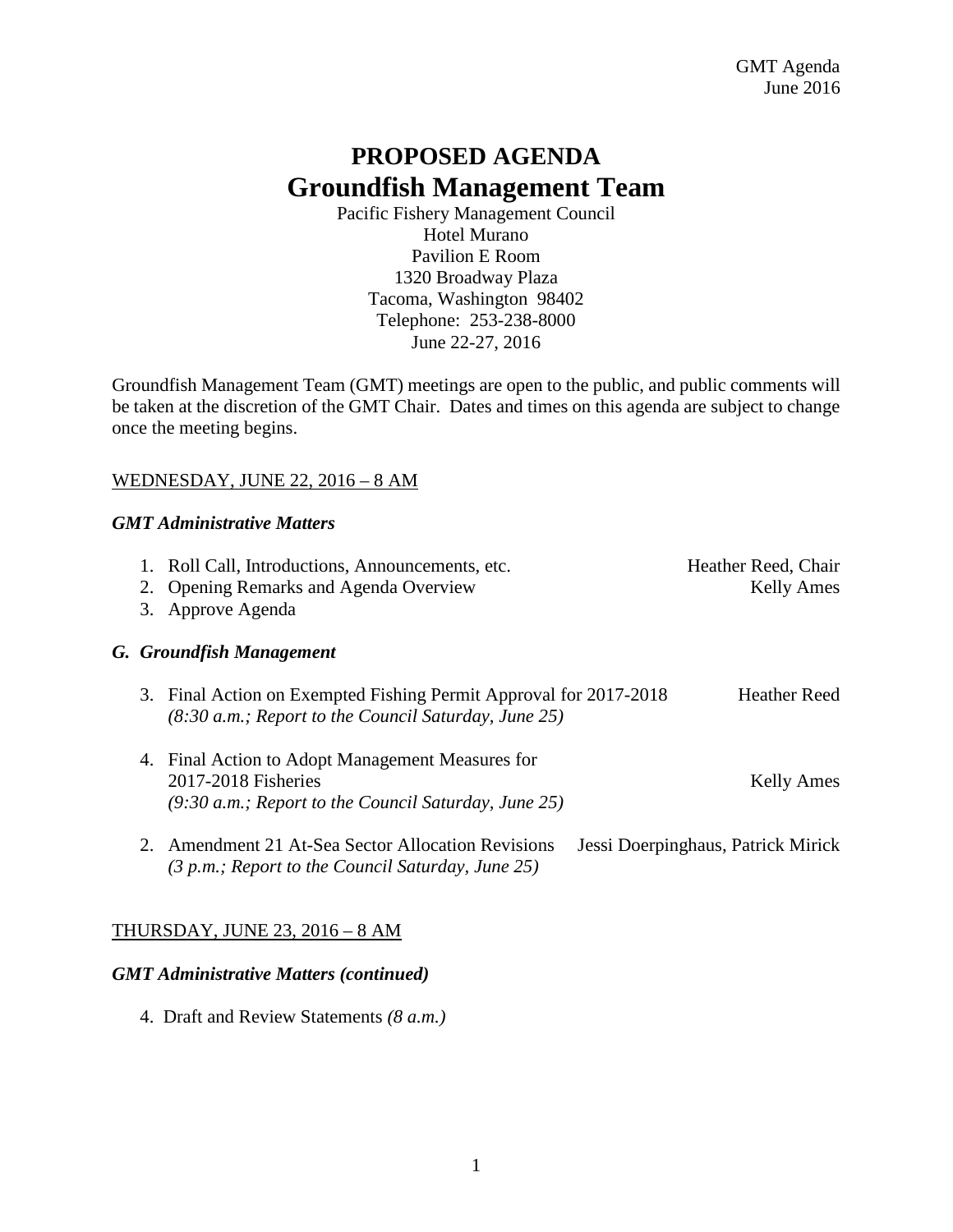#### *G. Groundfish Management (continued)*

7. Final Action on Inseason Adjustments Jessi Doerpinghaus *(8:30 a.m.; Report to the Council Monday, June 27)* 

8. Final Action on Stock Assessment Plans and Terms of Reference (TOR) for Groundfish and Coastal Pelagic Species Jim Hastie, Kristan Blackhart *(10 a.m.; Report to the Council Monday, June 27)*

#### *GMT Administrative Matters (continued)*

5. Draft and Review Statements *(11 a.m.)* 

#### FRIDAY, JUNE 24, 2016 – 8 AM

#### *GMT Administrative Matters (continued)*

6. Draft and Review Statements *(8 a.m.)* 

#### *G. Groundfish Management (continued)*

- 5. Preliminary Plans for Review of the West Coast Trawl Catch Share Program and Intersector Allocations Including Comments on Draft Guidance for Catch Share Program Reviews Jim Seger, NMFS staff, and Shems Judd (*9:30 a.m.; Report to the Council Sunday, June 26)*
- 6. Omnibus Groundfish Workload Planning Theorem School Kelly Ames, Jim Seger *(1 p.m.; Report to the Council Sunday, June 26)*
- 9. Final Action on Trawl Catch Share Program Gear Use Regulations for Fishing in Multiple Management Areas NMFS Staff *(3:30 p.m.; Report to the Council Tuesday, June 28)*

#### SATURDAY, JUNE 25, 2016 – 8 AM

#### *GMT Administrative Matters (continued)*

7. Draft and Review Statements

#### *G. Groundfish Management (continued)*

7. Final Action on Inseason Adjustments (continued) Jessi Doerpinghaus *(8:30 a.m.; Joint Session with GAP in the Pavilion C; Report to the Council Monday, June 27)*